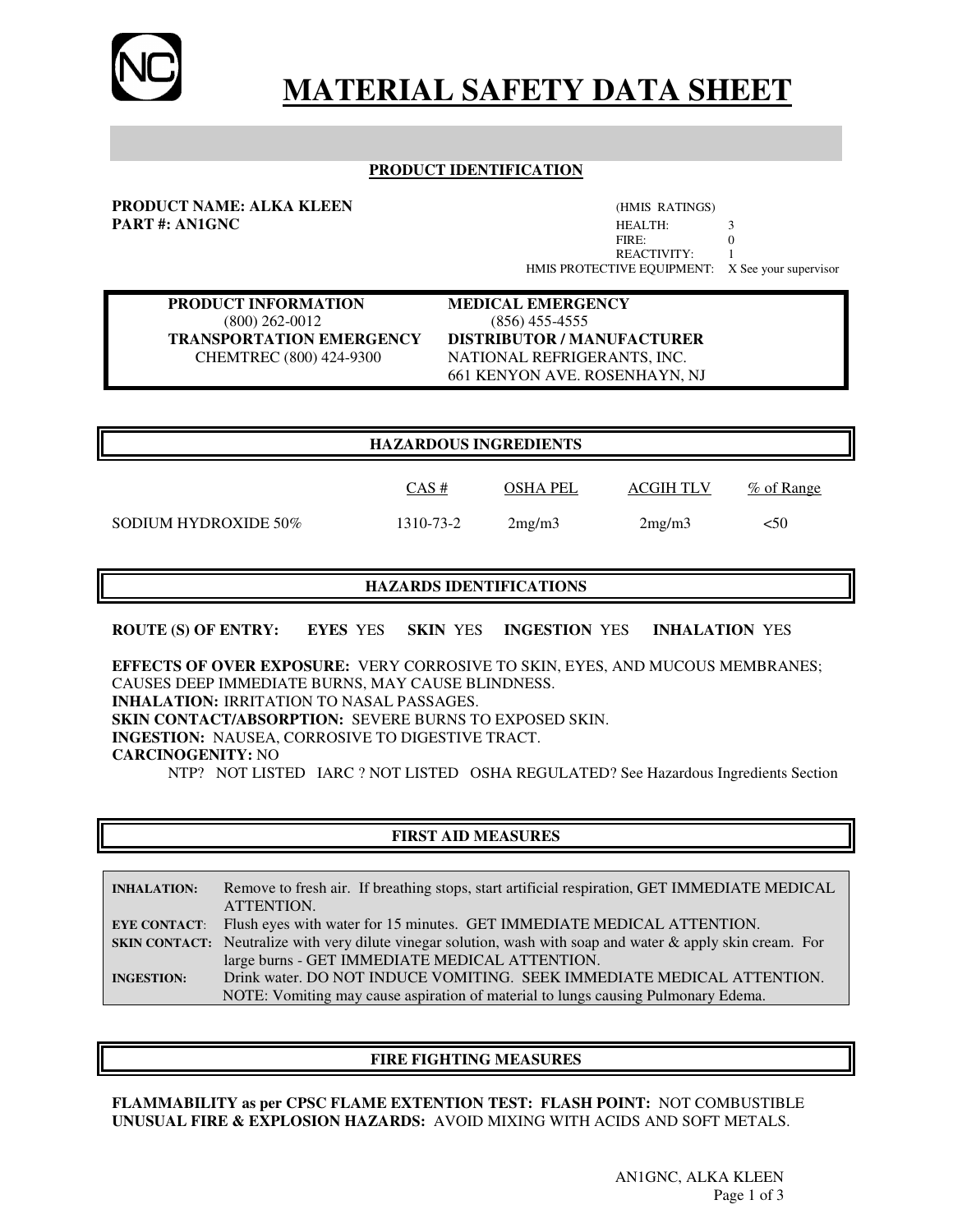

# **MATERIAL SAFETY DATA SHEET**

# **ACCIDENTAL RELEASE MEASURES**

#### **STEPS TO BE TAKEN IN CASE MATERIAL IS RELEASED:**

PICK UP WITH ABSORBENT MATERIAL, PLACE IN A CONTAINER THAT IS IMPERVIOUS TO THIS MATERIAL.

# **HANDLING AND STORAGE**

**HANDLING:** KEEP CONTAINER CLOSED WHEN NOT IN USE.

### **EXPOSURE CONTROLS/PERSONAL PROTECTION**

**VENTILATION REQUIREMENTS:** IF VAPORS ARE DETECTED, VENTILATE WORK AREA BY OPENING WINDOWS / DOORS, UTILIZING EXHAUST FANS, ETC.MAKE SURE VAPORS ARE DIRECTED AWAY FROM WORKERS.

**PERSONAL PROTECTION:** 

**RESPIRATORY:** KEEP FACE AWAY FROM SPRAY MIST. DO NOT BREATHE VAPORS. **EYE:** USE TIGHT FITTING, SPLASH PROOF SAFETY GOGGLES. CONTACT LENSES SHOULD NOT BE WORN WHEN HANDLING THIS MATERIAL.

**SKIN:** WEAR IMPERVIOUS CLOTHING AND FOOTWEAR TO PREVENT ALL SKIN CONTACT. USE OF FACE SHEILD IS RECOMMENDED.

**GLOVES:** USE CHEMICAL RESISTANT RUBBER/NEOPRENE.

**OTHER:** AVOID CONTACT WITH EYES, SKIN, AND CLOTHING. WASH HANDS AND FACE THOROUGHLY AFTER HANDLING.

# **PHYSICAL AND CHEMICAL PROPERTIES**

**VAPOR PRESSURE (mm Hg):** N/D **VAPOR DENSITY (AIR=1):** N/D **SPECIFIC GRAVITY (H2O =1):** 1.25 **EVAPORATION RATE (H20=1): N/D SOLUBILITY IN WATER:** COMPLETE **MELTING POINT:** NA **Ph** 12 – 14.0 @ 20 deg. C **BOILING POINT:** 212 DEG. F **APPEARANCE AND ODOR:** CLEAR PURPLE LIQUID, CHEMICAL ODOR

# **STABILITY AND REACTIVITY**

**STABILITY:** STABLE **MATERIALS TO AVOID:** ACIDS AND ACID PRODUCTS **HAZARDOUS DECOMPOSITION PRODUCTS:** HEAT **HAZARDOUS POLYMERIZATION:** WILL NOT OCCUR

#### **DISPOSAL CONSIDERATIONS**

DISPOSE OF IN ACCORDANCE WITH LOCAL, STATE & FEDERAL REGULATIONS.